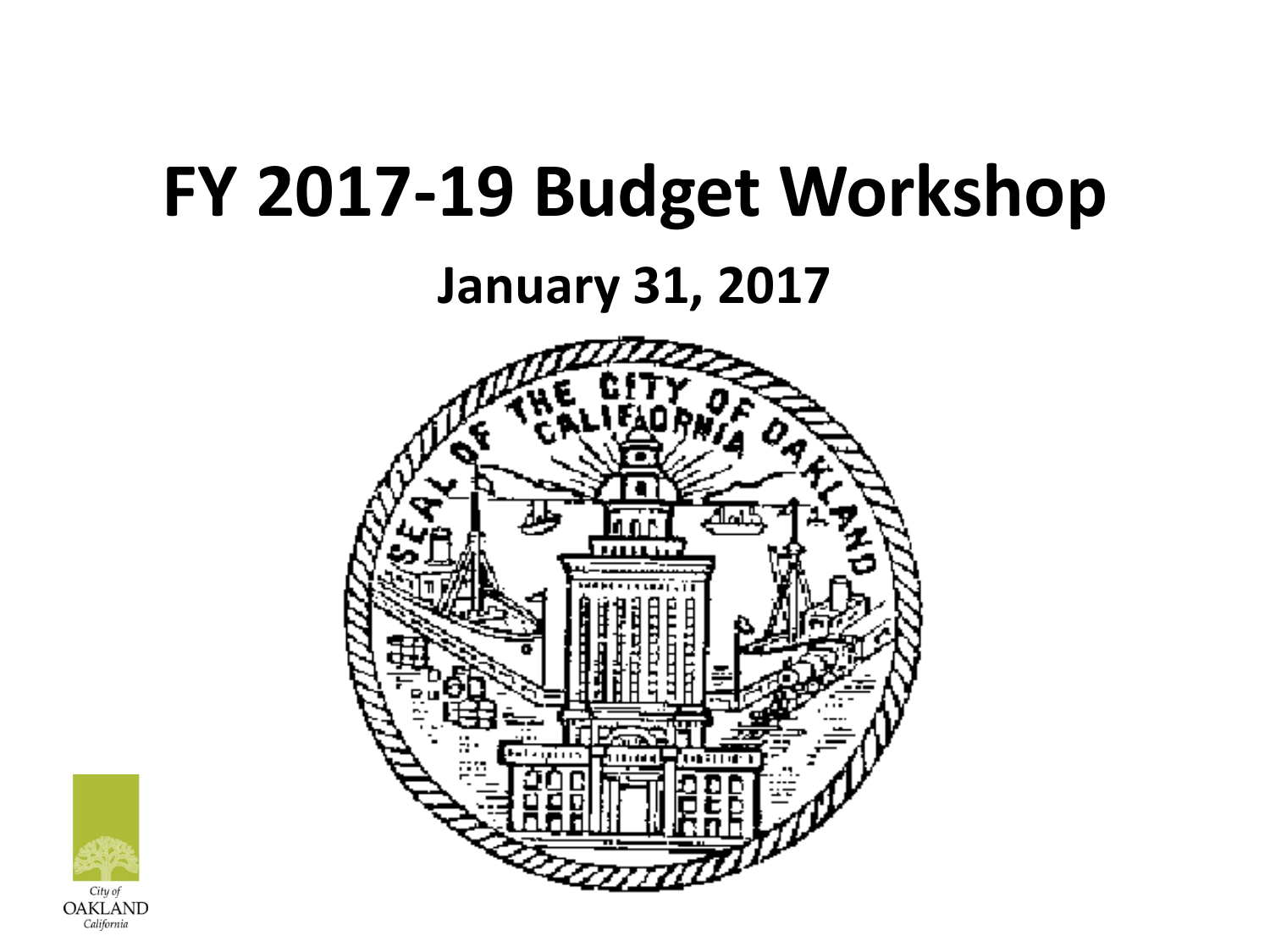### **Agenda**

- **I. Opening Remarks (Mayor/City Administrator)**
- **II. FY 2016-17 Midcycle Budget Overview (Budget)**
	- **a) Overview**
	- **b) GPF Expenditures vs Revenue**
	- **c) GPF Reserve Summary**

#### **III. FY 2017-19 Preliminary Baseline (Budget)**

- **a) Summary**
- **b) Preliminary Baseline Expenditure Highlights**
- **c) Challenges**
- **d) Preliminary Baseline Revenue Highlights (Revenue)**
- **IV. Outstanding Debt and Long Term Obligations (Treasury/CAO)**
- **V. Capital Improvement Program (CAO)**
- **VI. FY 2017-19 Budget Development Process & Timeline (Budget)**
- **VII. Mayor & Council Priorities (Mayor & Council)**
- **VIII. Q & A**

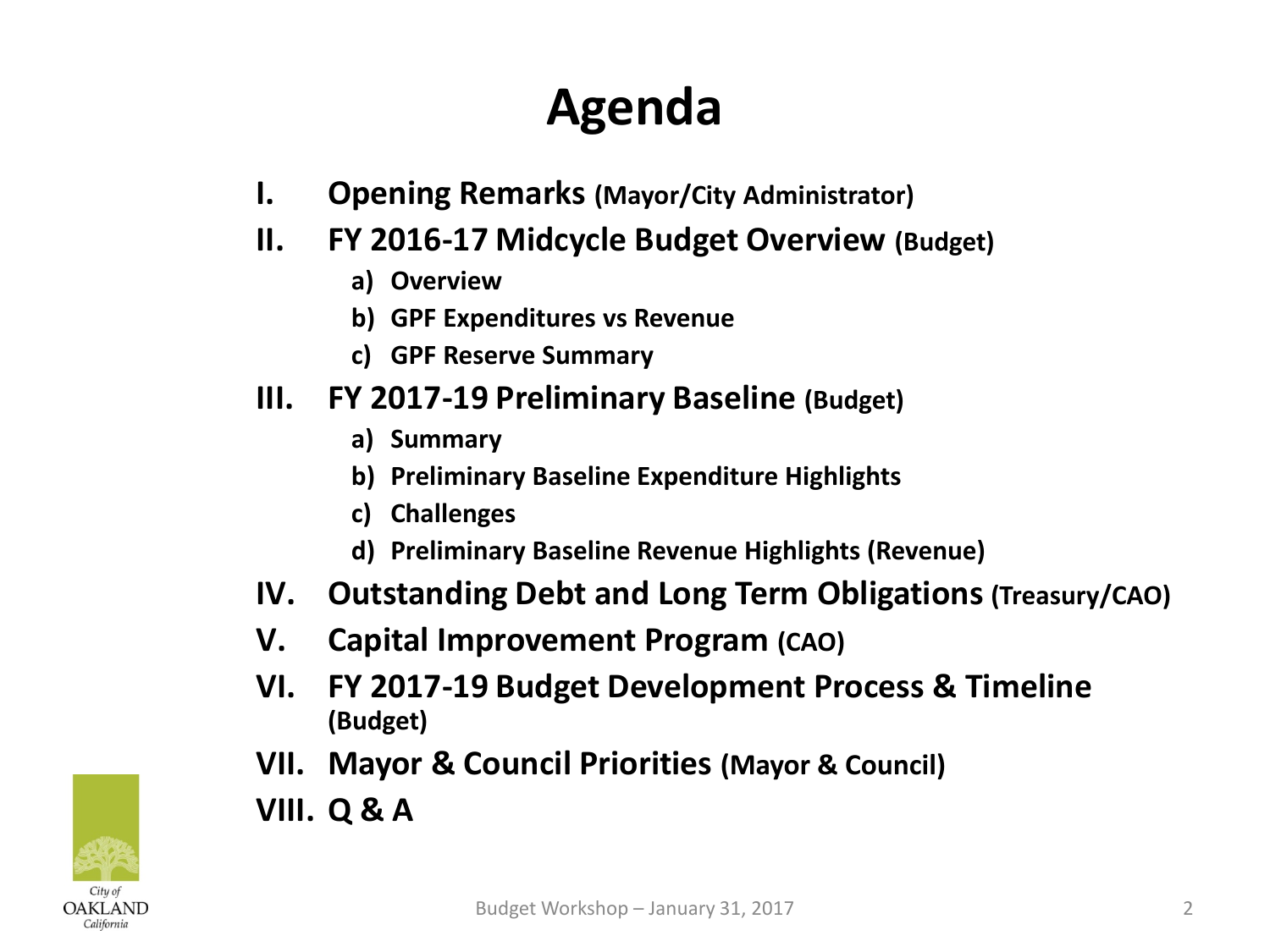# **FY 2016-17 Midcycle Budget**

<http://www2.oaklandnet.com/oakca1/groups/cityadministrator/documents/policy/oak059494.pdf>

| <b>General Purpose Fund Budget</b>                               |                                                |  |  |  |
|------------------------------------------------------------------|------------------------------------------------|--|--|--|
|                                                                  |                                                |  |  |  |
|                                                                  | FY 2016-17<br><b>Midcycle</b><br><b>Budget</b> |  |  |  |
| Revenue                                                          | \$527,650,429                                  |  |  |  |
| Expenditure                                                      | \$549,666,189                                  |  |  |  |
| Over / (Under)                                                   | ( \$22,015,760)                                |  |  |  |
| Net use of One-Time Revenue (Fund<br>Balance, Excess RETT, etc.) | \$22,015,760                                   |  |  |  |
| Net Over / (Under)                                               | \$0                                            |  |  |  |
| <b>All Funds</b>                                                 |                                                |  |  |  |
|                                                                  | FY 2016-17<br><b>Midcycle</b><br><b>Budget</b> |  |  |  |
| Revenue                                                          | \$1,186,876,708                                |  |  |  |
| Expenditure                                                      | \$1,238,260,078                                |  |  |  |
| Over / (Under)                                                   | ( \$51,383,370)                                |  |  |  |
| Net use of One-Time Revenue (Fund<br>Balance, Excess RETT, etc.) | \$51,383,370                                   |  |  |  |
| Net Over / (Under)                                               | \$0                                            |  |  |  |

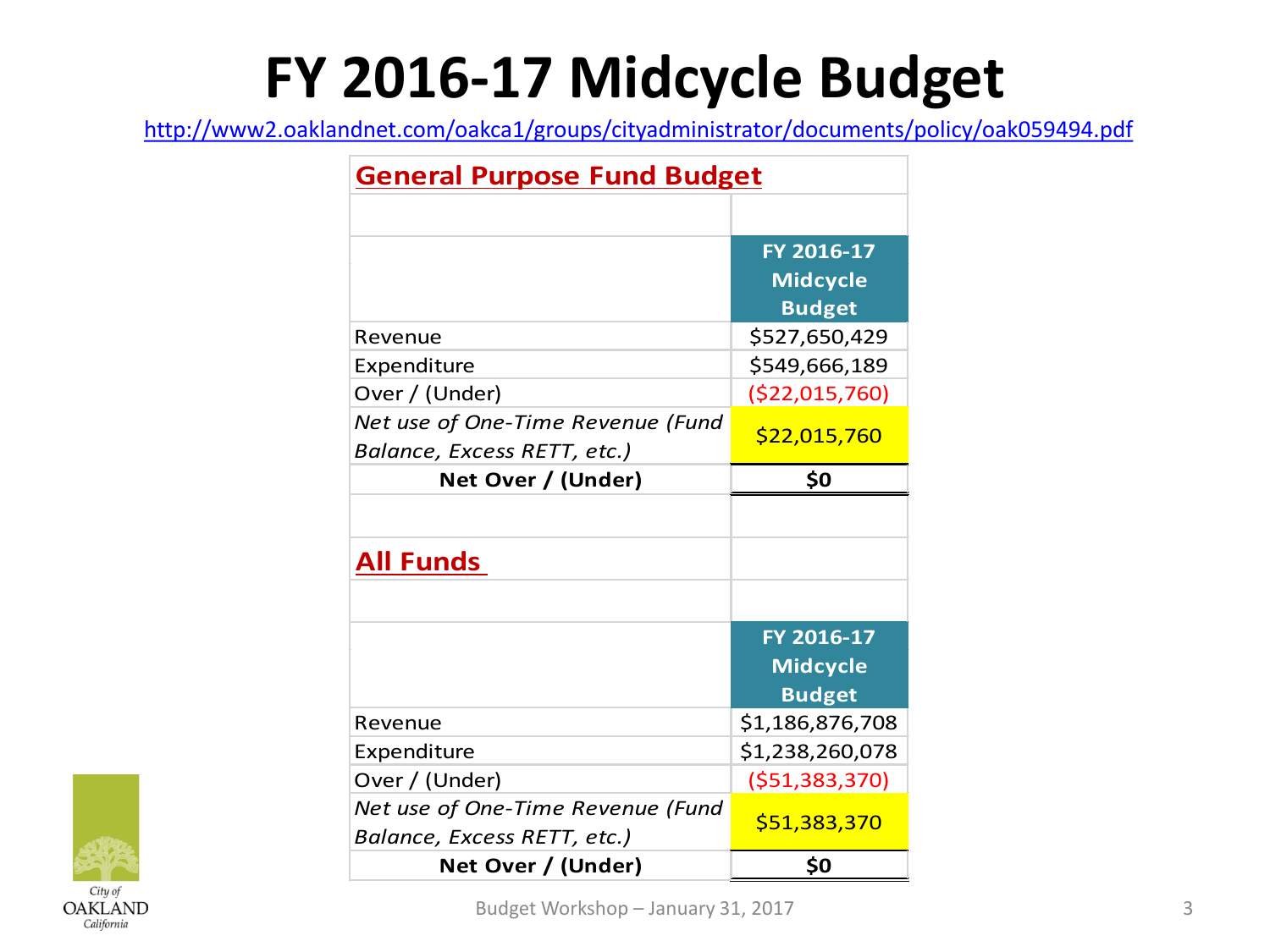### **General Purpose Fund**

| <b>EXPENDITURES</b>              |                                      | <b>REVENUES</b>                |                                      |
|----------------------------------|--------------------------------------|--------------------------------|--------------------------------------|
| <b>Department</b>                | FY 2016-17 Midcycle<br><b>Budget</b> | <b>Category</b>                | FY 2016-17 Midcycle<br><b>Budget</b> |
| Capital Improvement Projects     | 502,000                              | Property Tax                   | 159,110,144                          |
| City Administrator               | 15,913,750                           | Sales Tax                      | 53,318,906                           |
| City Attorney                    | 5,873,913                            | <b>Business License Tax</b>    | 72,241,300                           |
| City Auditor                     | 1,915,510                            | <b>Utility Consumption Tax</b> | 50,500,000                           |
| City Clerk                       | 2,932,917                            | Real Estate Transfer Tax       | 69,851,000                           |
| <b>City Council</b>              | 4,806,964                            | <b>Transient Occupancy Tax</b> | 19,379,450                           |
| Economic & Workforce Development | 5,664,439                            | Parking Tax                    | 12,138,000                           |
| Fire                             | 127,204,328                          | Licenses & Permits             | 2,335,747                            |
| Housing & Community Development  | 365,000                              | Fines & Penalties              | 24,050,024                           |
| <b>Human Resources</b>           | 4,931,930                            | Interest Income                | 740,482                              |
| <b>Human Services</b>            | 8,082,345                            | Service Charges                | 50,108,087                           |
| <b>Information Technology</b>    | 11,030,389                           | <b>Grants &amp; Subsidies</b>  | 119,435                              |
| Mayor                            | 2,719,384                            | Miscellaneous Revenue          | 5,149,320                            |
| Non-Departmental                 | 66,536,994                           | <b>Interfund Transfers</b>     | 2,554,207                            |
| Oakland Parks & Recreation       | 15,965,426                           |                                |                                      |
| Oakland Public Library           | 12,672,646                           | <b>SUB-TOTAL</b>               | 521,596,102                          |
| <b>Oakland Public Works</b>      | 2,629,820                            |                                |                                      |
| Planning & Building              | 41,648                               |                                |                                      |
| Police                           | 234,237,981                          |                                |                                      |
| Race & Equity                    | 331,097                              |                                |                                      |
| <b>Finance Department</b>        | 24,389,719                           | Fund Balance for One-time Exp. | 6,054,327                            |
| <b>Public Ethics Commission</b>  | 917,989                              | <b>Use of Fund Balance</b>     | 22,015,760                           |
| <b>Grand Total</b>               | 549,666,189                          | <b>Grand Total</b>             | 549,666,189                          |

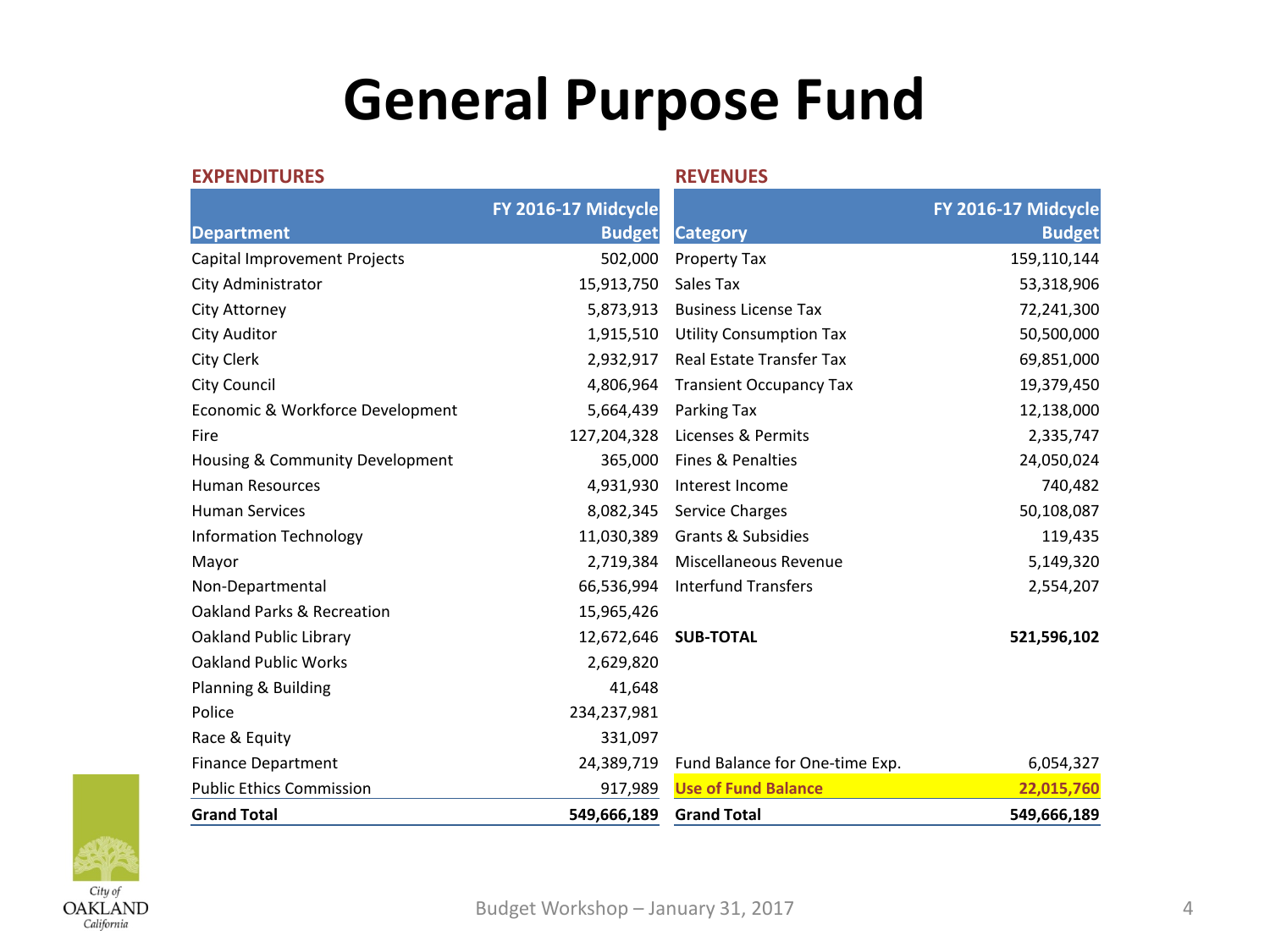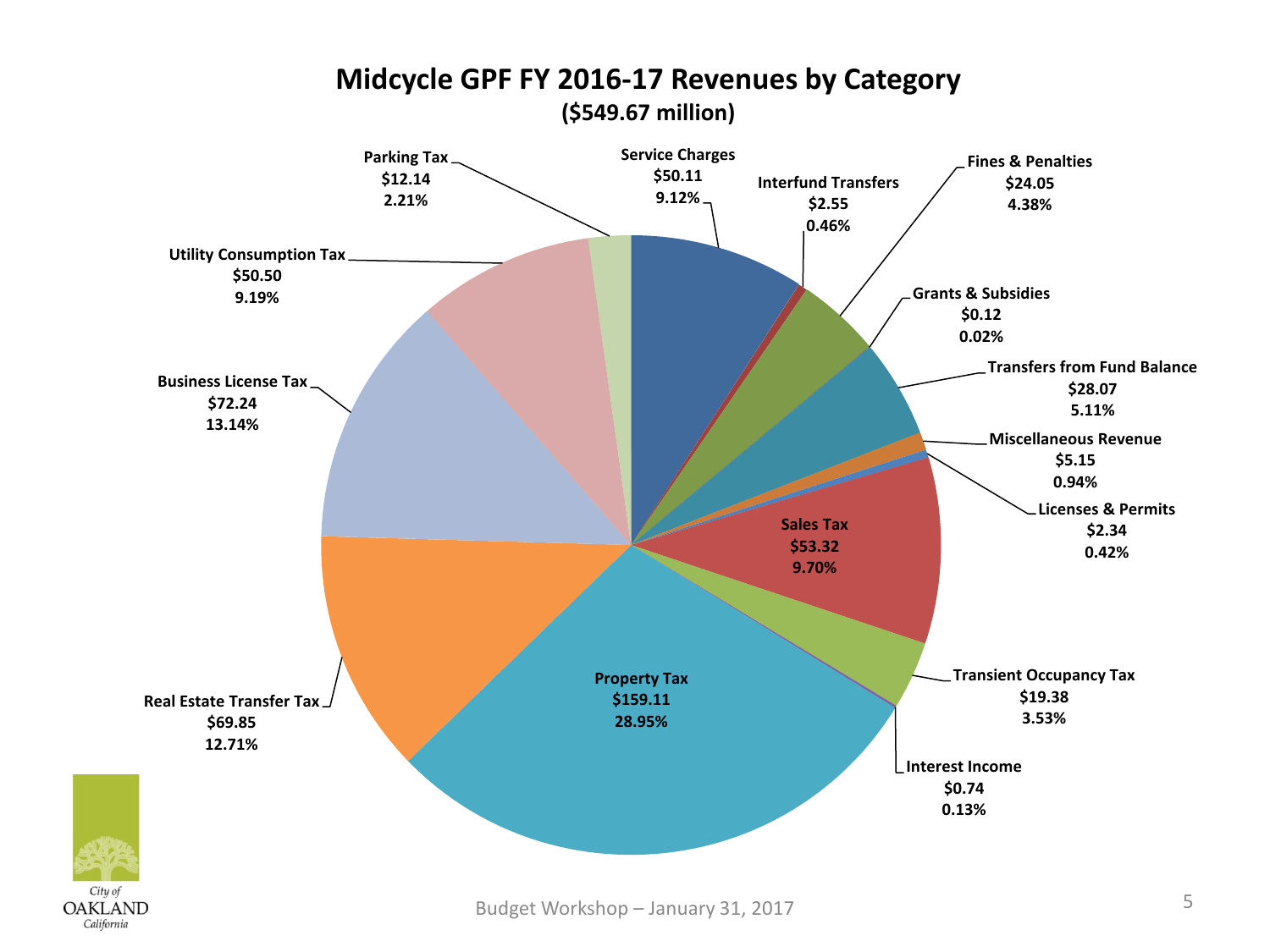#### **FY 2016-17 MIDCYCLE GENERAL FUND EXPENDITURES by Service Areas \$548.85 million**



City of

California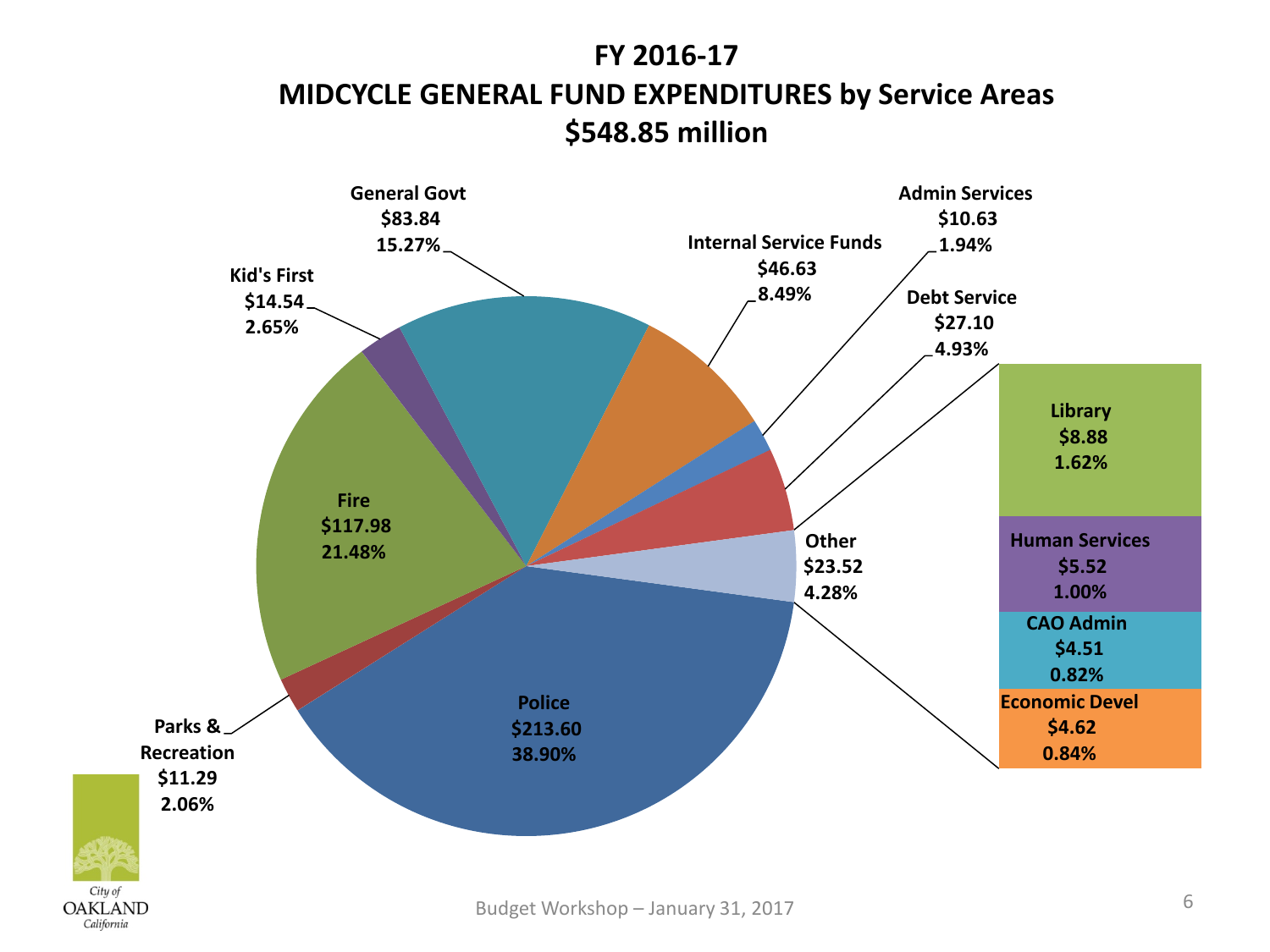#### **FY 2016-17 TOTAL ALL FUND EXPENDITURES by Service Areas \$1,238.26 million**

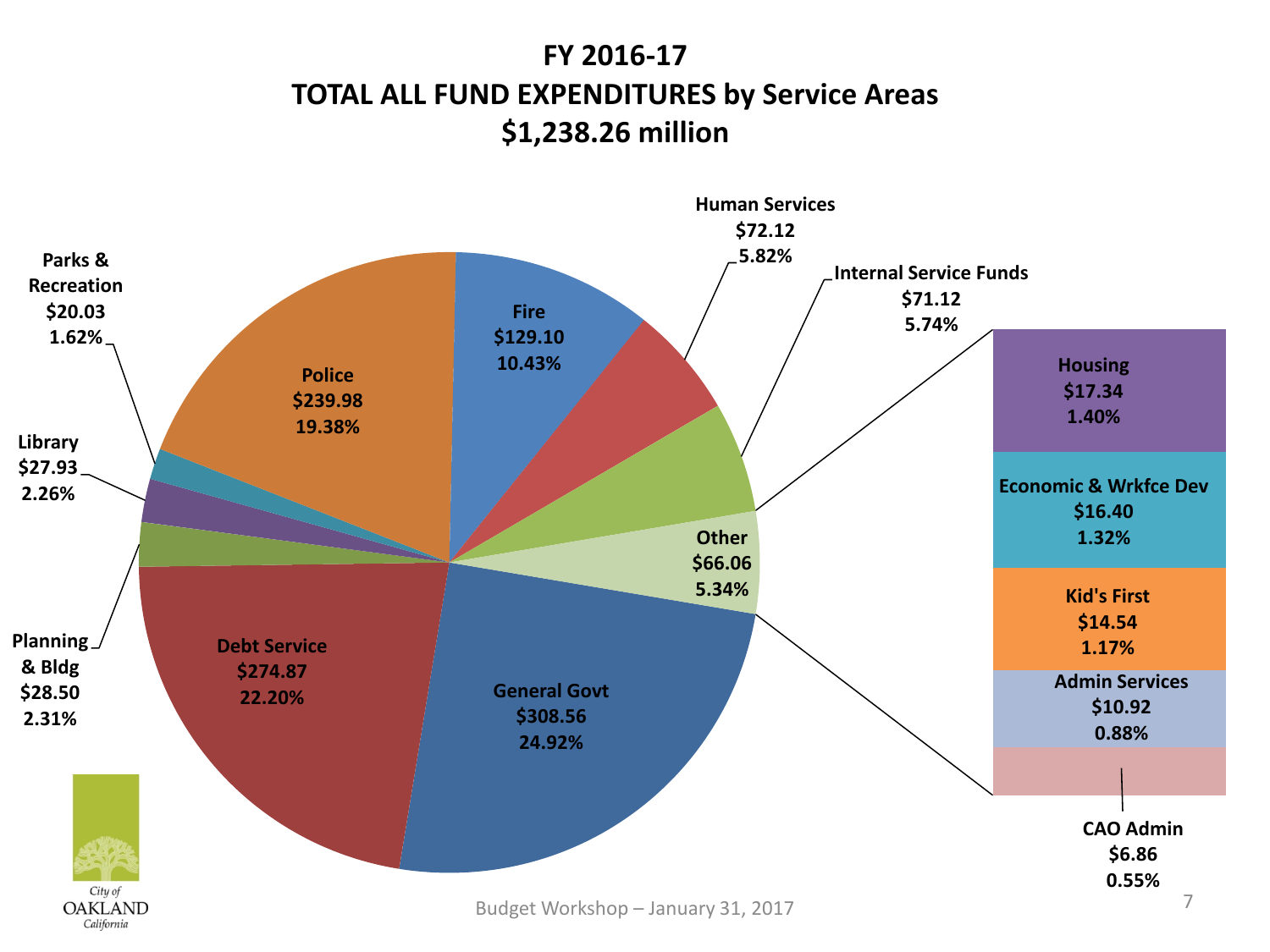### **Reserve Summary**

#### *Reserves & Set-Asides*

| <b>Description</b>                             | FY 14-15 | FY 2015-16<br><b>Adopted</b> | <b>Additional</b><br>FY 2015-16 | FY 2016-17<br><b>Adopted</b> | <b>Projected</b><br><b>FYE 16-17</b><br><b>Balances</b> |
|------------------------------------------------|----------|------------------------------|---------------------------------|------------------------------|---------------------------------------------------------|
| 7.5% GPF Required Reserve <sup>1</sup>         | \$39.57  | \$39.57                      | \$41.22                         | \$41.22                      | \$41.22                                                 |
| Long Term Obligations Set-Aside <sup>2,3</sup> | \$0.00   | \$11.65                      | \$5.34                          | \$4.37                       | \$2.55                                                  |
| Vital Services Stabilization Fund <sup>2</sup> | \$2.02   | \$0.95                       | \$5.34                          | \$4.37                       | \$12.69                                                 |
| Total                                          | \$41.60  | \$52.18                      | \$51.91                         | \$49.96                      | \$56.47                                                 |

*<sup>1</sup> The 7.5% GPF reserve is not a cumulative balance*

*<sup>2</sup> Required 25% allocation per Excess RETT policy*

*<sup>3</sup> \$18.8 million deducted for PFRS funding*

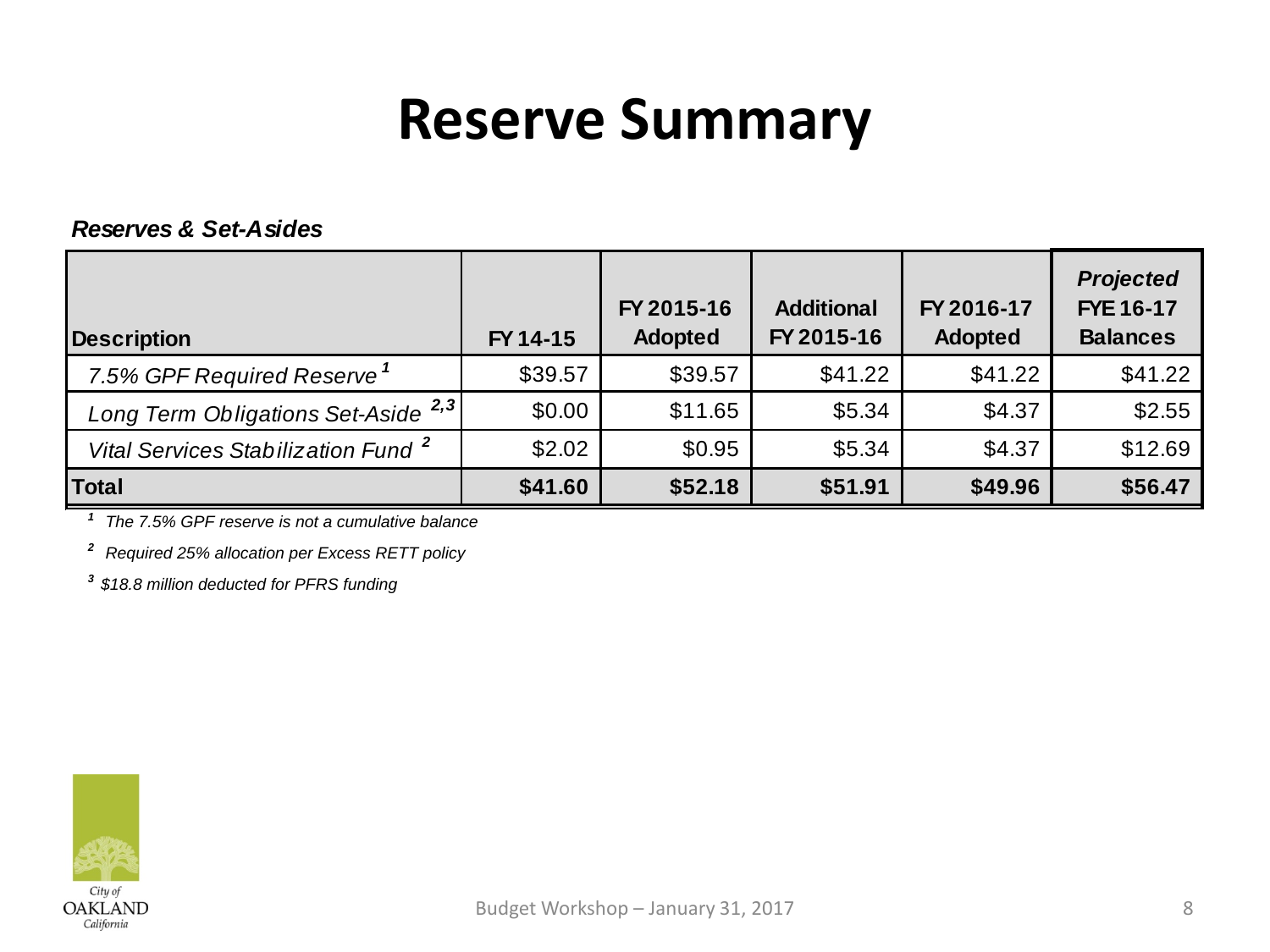## **Preliminary Baseline Overview**

| <b>General Purpose Fund Budget</b> |                 |                    |                    |
|------------------------------------|-----------------|--------------------|--------------------|
|                                    |                 |                    |                    |
|                                    | FY 2016-17      | FY 2017-18         | FY 2018-19         |
|                                    | <b>Midcycle</b> | <b>PRELIMINARY</b> | <b>PRELIMINARY</b> |
|                                    | <b>Budget</b>   | <b>Baseline</b>    | <b>Baseline</b>    |
| Revenue                            | \$527.65        | \$558.49           | \$568.65           |
| Expenditure                        | \$549.67        | \$572.99           | \$586.84           |
| Over / (Under)                     | ( \$22.02)      | ( \$14.50)         | ( \$18.19)         |
| Net use of One-Time Revenue (Fund  | \$22.02         | \$0.00             | \$0.00             |
| Balance, Excess RETT, etc.)        |                 |                    |                    |
| Net Over / (Under)                 | \$0.00          | (\$14.50)          | ( \$18.19)         |
|                                    |                 |                    |                    |
| <b>All Funds</b>                   |                 |                    |                    |
|                                    |                 |                    |                    |
|                                    | FY 2016-17      | FY 2017-18         | FY 2018-19         |
|                                    | <b>Midcycle</b> | <b>PRELIMINARY</b> | <b>PRELIMINARY</b> |
|                                    | <b>Budget</b>   | <b>Baseline</b>    | <b>Baseline</b>    |
| Revenue                            | \$1,186.88      | \$1,253.66         | \$1,269.63         |
| Expenditure                        | \$1,238.26      | \$1,271.23         | \$1,295.79         |
| Over / (Under)                     | (551.38)        | ( \$17.57)         | (526.17)           |
| Net use of One-Time Revenue (Fund  | \$51.38         | \$0.00             | \$0.00             |
| Balance, Excess RETT, etc.)        |                 |                    |                    |
| Net Over / (Under)                 | \$0.00          | (\$17.57)          | ( \$26.17)         |

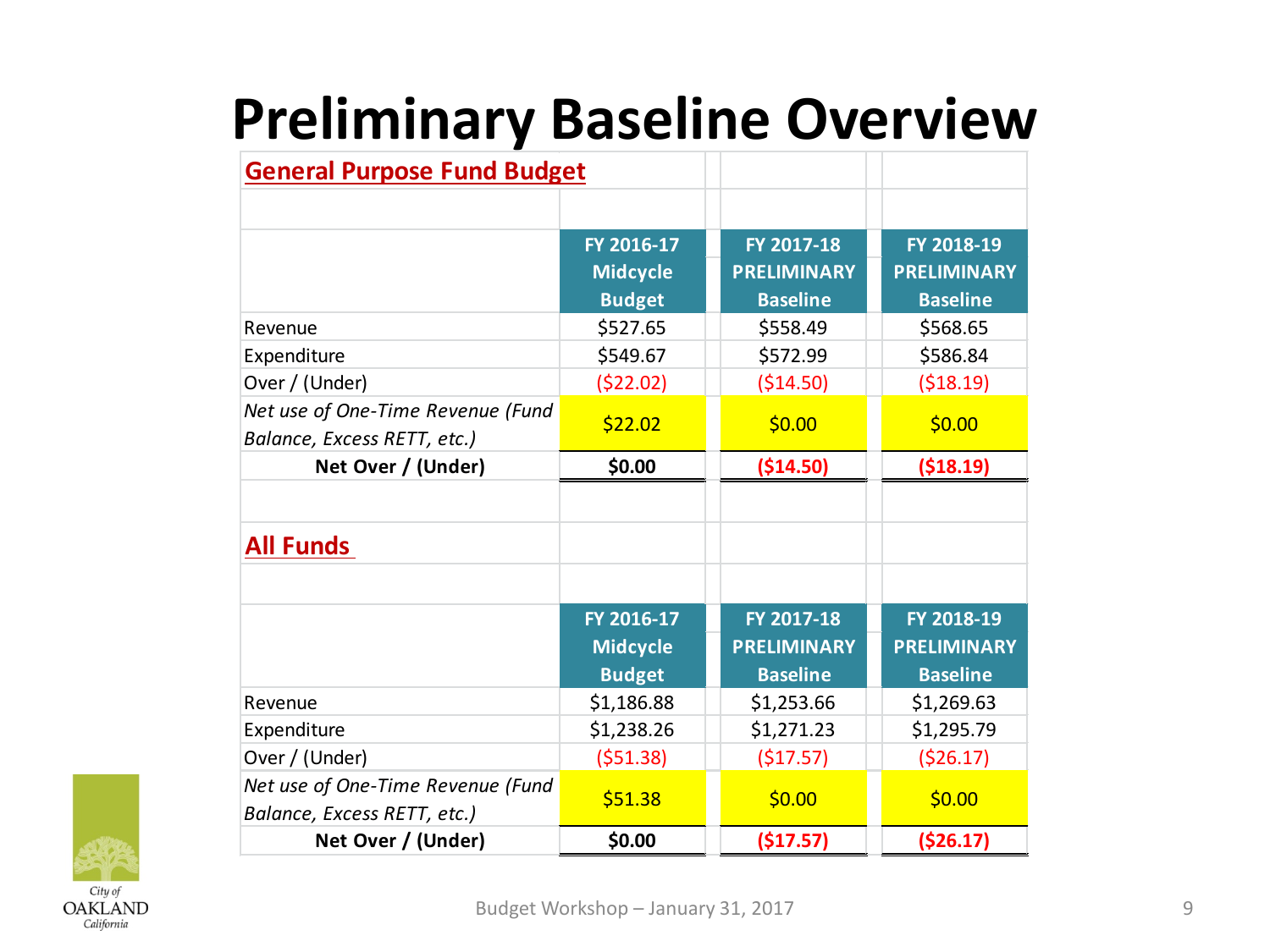### **Preliminary Baseline Expenditure Highlights (General Purpose Fund)**

- Net one-time reliance (\$22M/year)
- Escalating Health & Retirement costs (\$6M/\$16M)
- Net increase for Internal Service Fund cost allocation (\$2.5M/\$3.8M)
- Personnel cost increases per the negotiated contracts (\$9M/\$16M)
- Excess RETT policy (\$4.9M/\$3M)
- Head Start and other grant support (\$2.5M/\$3M)
- Kids First! true-up and increase (\$2.4M/\$1.5M)
- Overhead cost resulting from moving Parking Enf. from Police to DOT (\$1M/year)

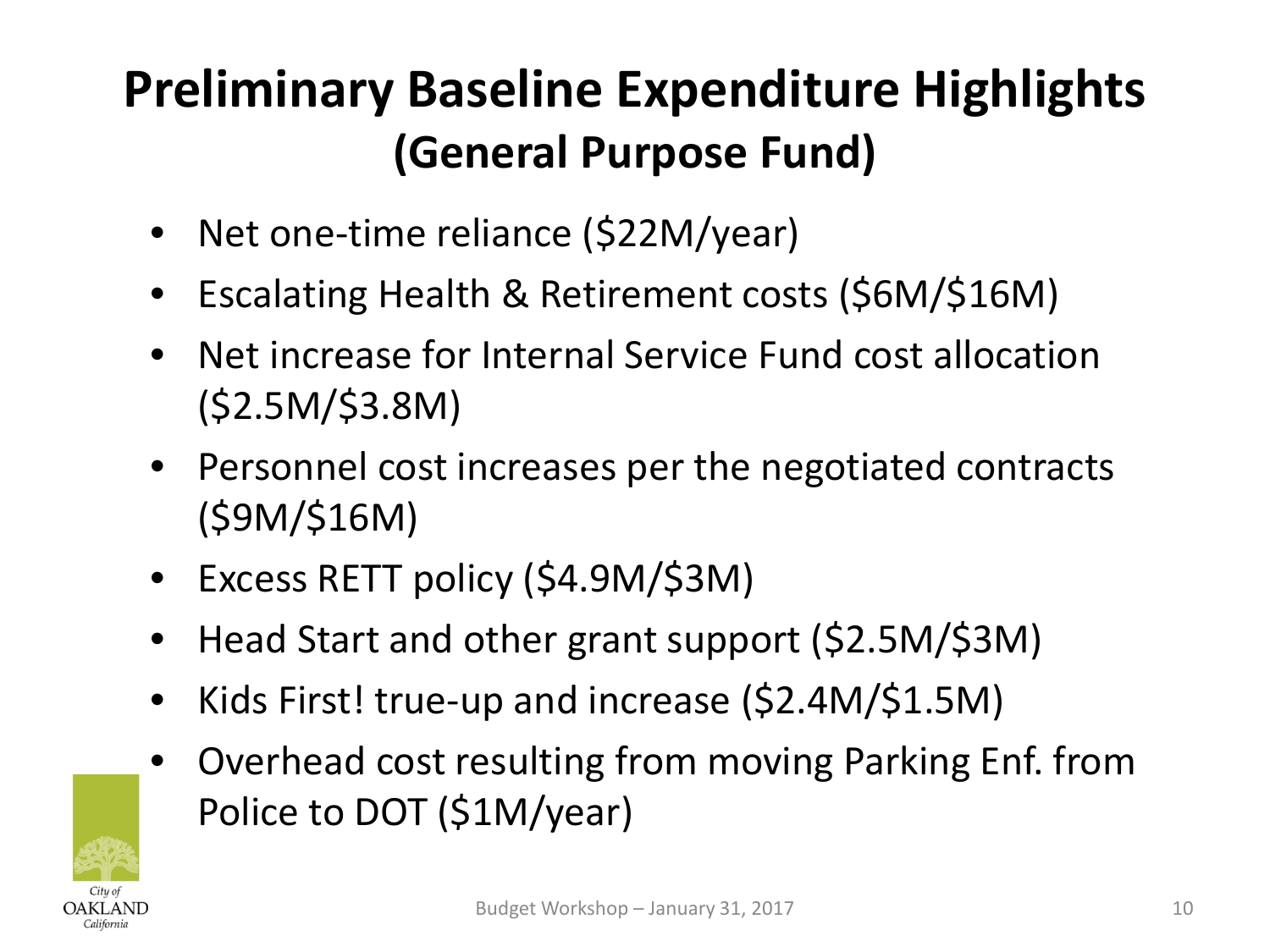# **Challenges**

- Address shortfall in other funds Measure Q, HeadStart, Landscaping & Lighting Assessment District, etc.
- Potential legal costs for claims, settlements, etc.
- Sustainability of City finances related to Long-Term Obligations (OPEB, rising pension costs, etc.)
- Historical under budgeting of Police overtime
- Dedicated funding for wildfire prevention exhausted
- Uncertainty of federal grant funds
- Impact of upcoming labor negotiations (except Sworn Police)

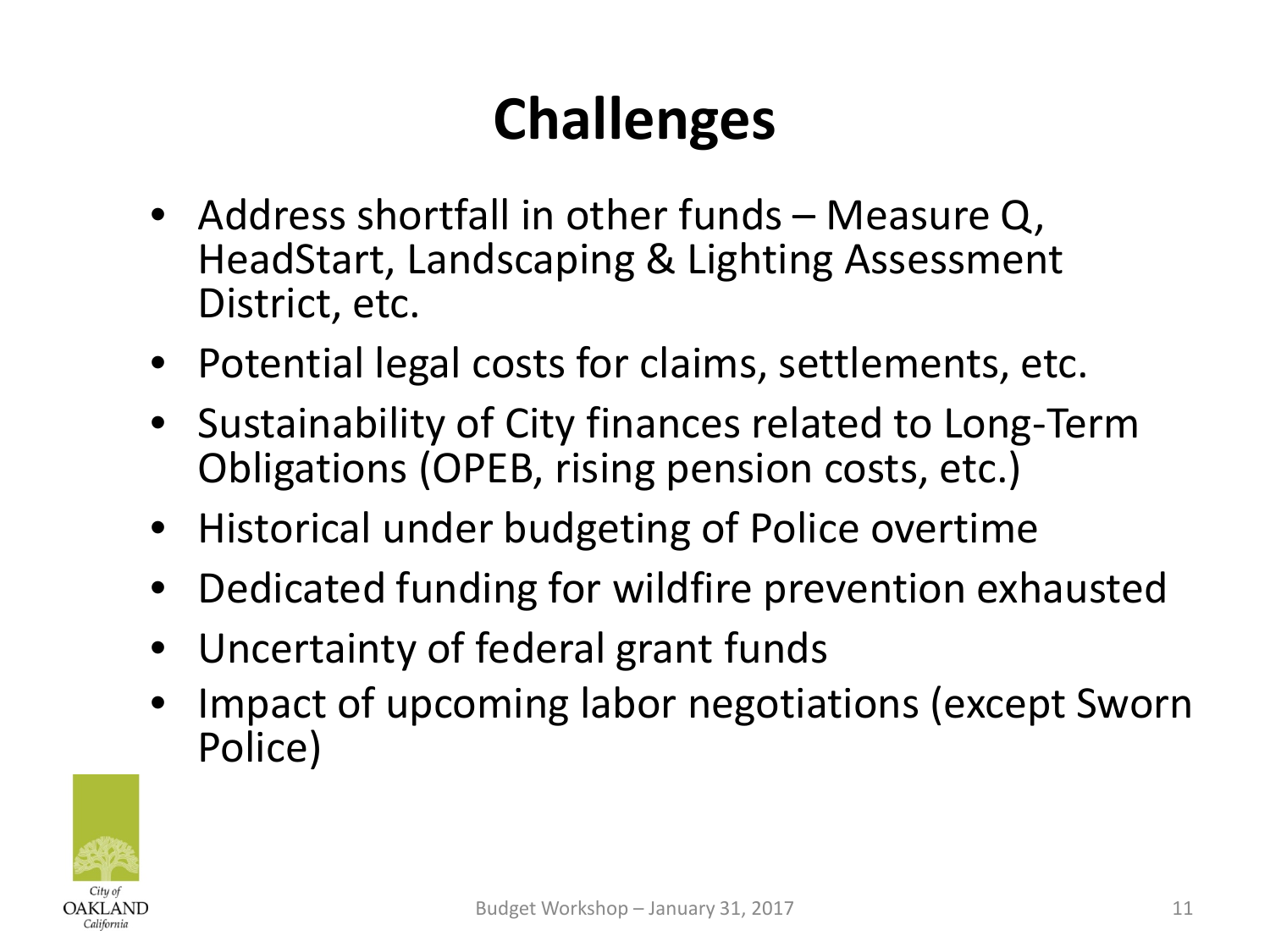### **Preliminary Baseline Revenue Highlights (General Purpose Fund)**

- Economy returning to a more "normal" growth pattern
- Assessed valuation increased approximately \$3.83 billion dollars (7.47%)
- Median single family home price up 11.65%
- Residential real estate sales are leveling off
- New cars sales are leveling
- Sugar-Sweetened Beverage Tax included

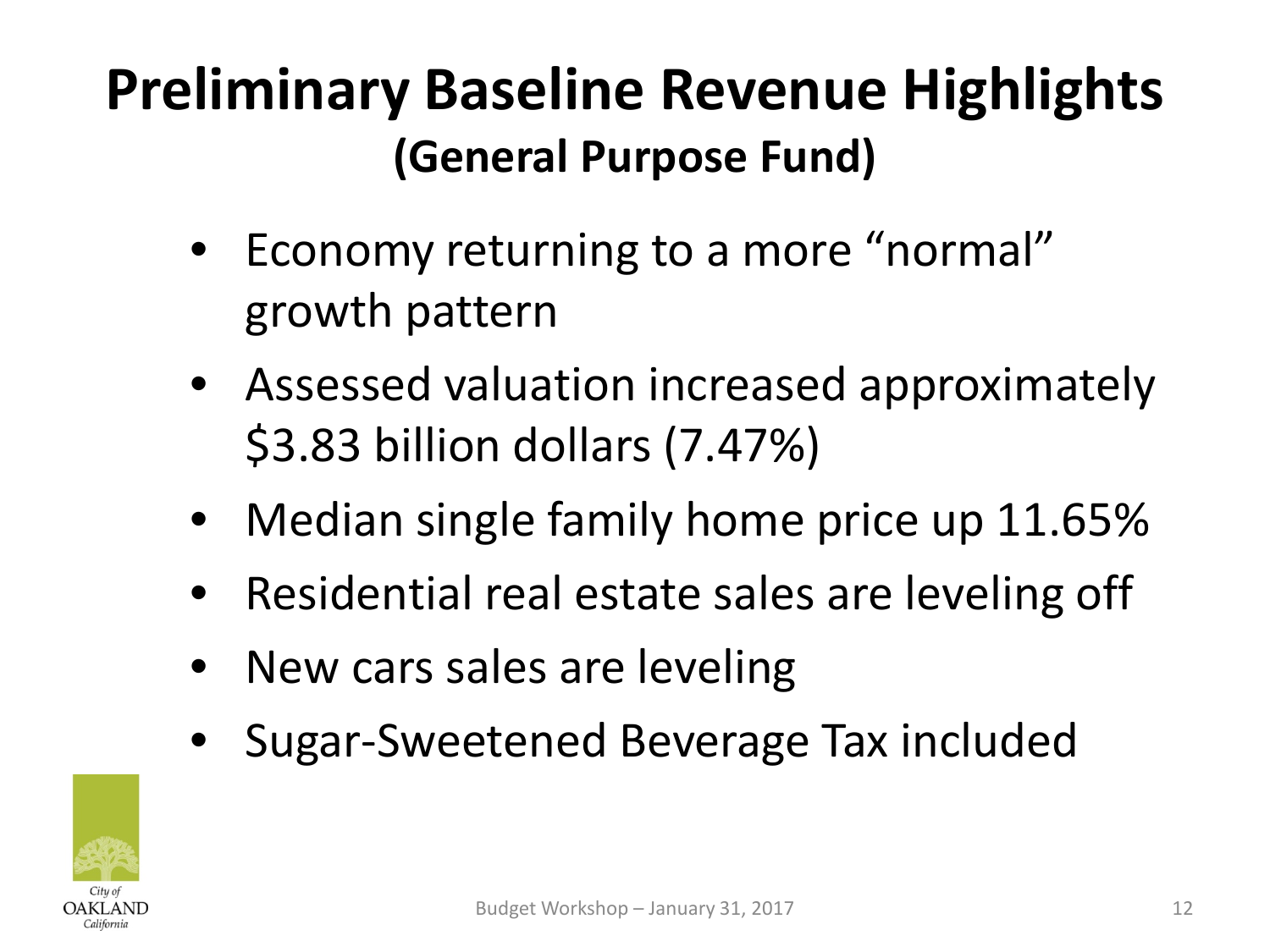## **City's Credit Rating**

#### **Ratings upgrade:**

- In January 2017, S&P upgraded the City's GO bond rating by one notch to "AA" noting:
	- "The raised ratings are based upon the city's improved budgetary flexibility and strong budgetary performance, coupled with strong growth within the local economy,".
	- The City's lease revenue bonds and POBs bonds were also upgraded one notch to "AA-".
- Moody's is expected to raise the City's Series 2012 POB rating to Aa3

#### **Value of credit ratings:**

- A high credit rating is important to the City for the following reasons:
	- Ensures the City low interest costs
	- Demonstrates strong financial management & condition to investors
	- Attracts & expands pool of potential investors
	- Enables access to capital markets & ability to sell bonds
	- Yields savings on debt service

#### **Current credit ratings:**

| Type of Bond                | Ratings $(1)$ |                                    |             |  |  |
|-----------------------------|---------------|------------------------------------|-------------|--|--|
|                             | Moody's       | S&P                                | Fitch       |  |  |
| General Obligation Bonds    | Aa2 / Stable  | AA / Stable                        | A+ / Stable |  |  |
| Lease Revenue Bonds         | Aa3 / Stable  | AA- / Stable                       | A / Stable  |  |  |
| Pension Obligation Bonds    | Aa3 / Stable  | AA- / Stable                       | A / Stable  |  |  |
| <b>Tax Allocation Bonds</b> | Baa1 / Stable | $A$ -:A:A+ / Stable <sup>(2)</sup> | NR.         |  |  |



 $(1)$  As of January 10, 2017

(2) B/M/SP: A+:A-/Negative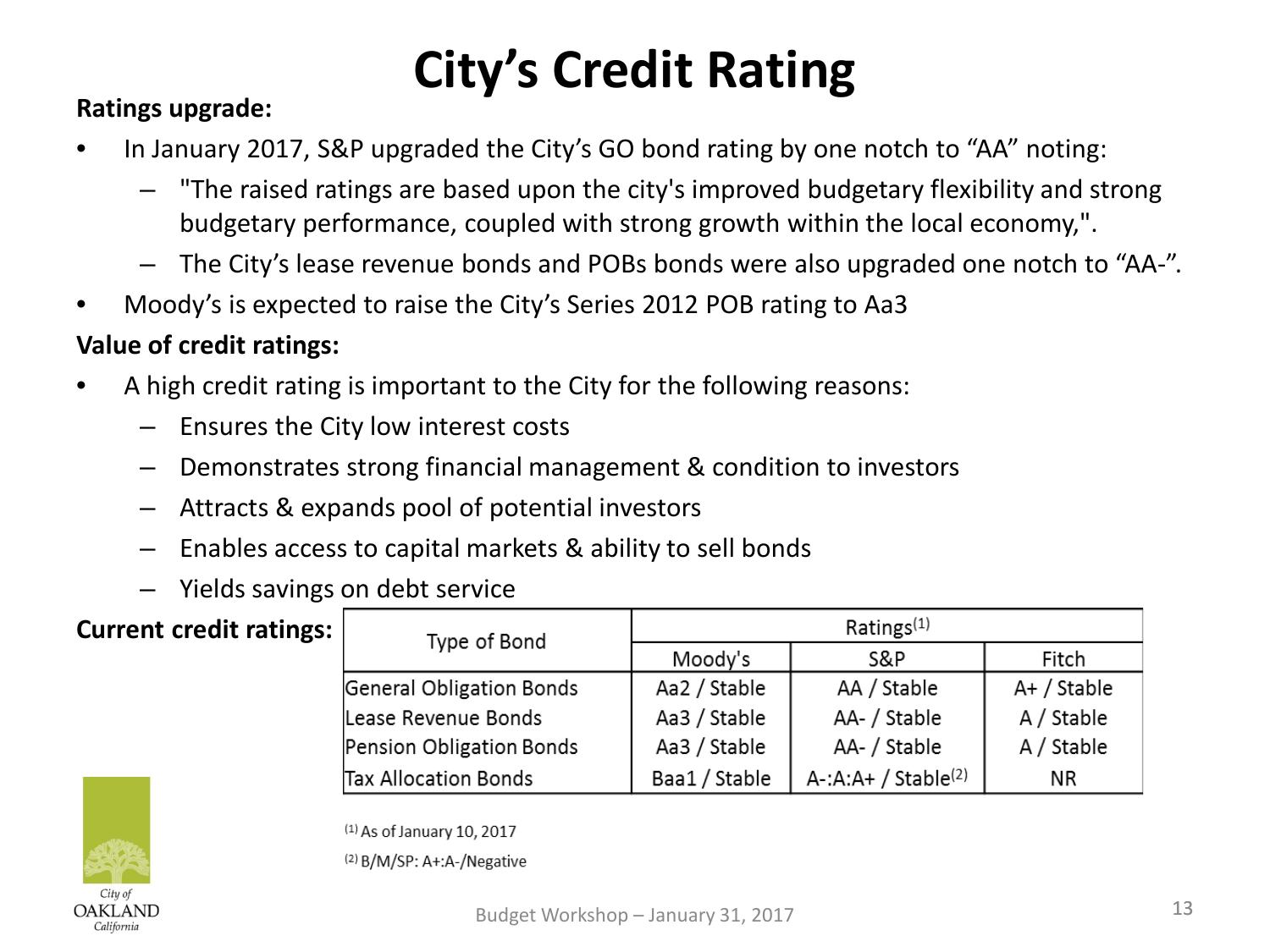# **Summary of Outstanding Debt**

#### Outstanding Debt Summary as of July 1, 2016

| <b>City Debt</b>                       | <b>Total</b>  | Type            |
|----------------------------------------|---------------|-----------------|
| <b>General Obligation Bonds</b>        | \$201,830,000 | 100% Fixed Rate |
| Lease Revenue Bonds                    | \$91,110,000  | 100% Fixed Rate |
| Coliseum Authority LRBs <sup>(1)</sup> | \$82,680,000  | 100% Fixed Rate |
| Pension Obligation Bonds               | \$313,223,260 | 100% Fixed Rate |
| <b>Total</b>                           | \$688,843,260 |                 |
| Maximum Annual Debt Service            | \$111,837,257 | FY 2023         |

<sup>(1)</sup> Represents City's share of OACCA debt (50%)

- Remaining GO bond authorization is \$600M from Measure KK and \$36M from Measure DD
- Debt capacity is constrained through FY2023, but opens up after FY2027
- Debt service carrying charges are 10.1% of expenditures as noted by S&P

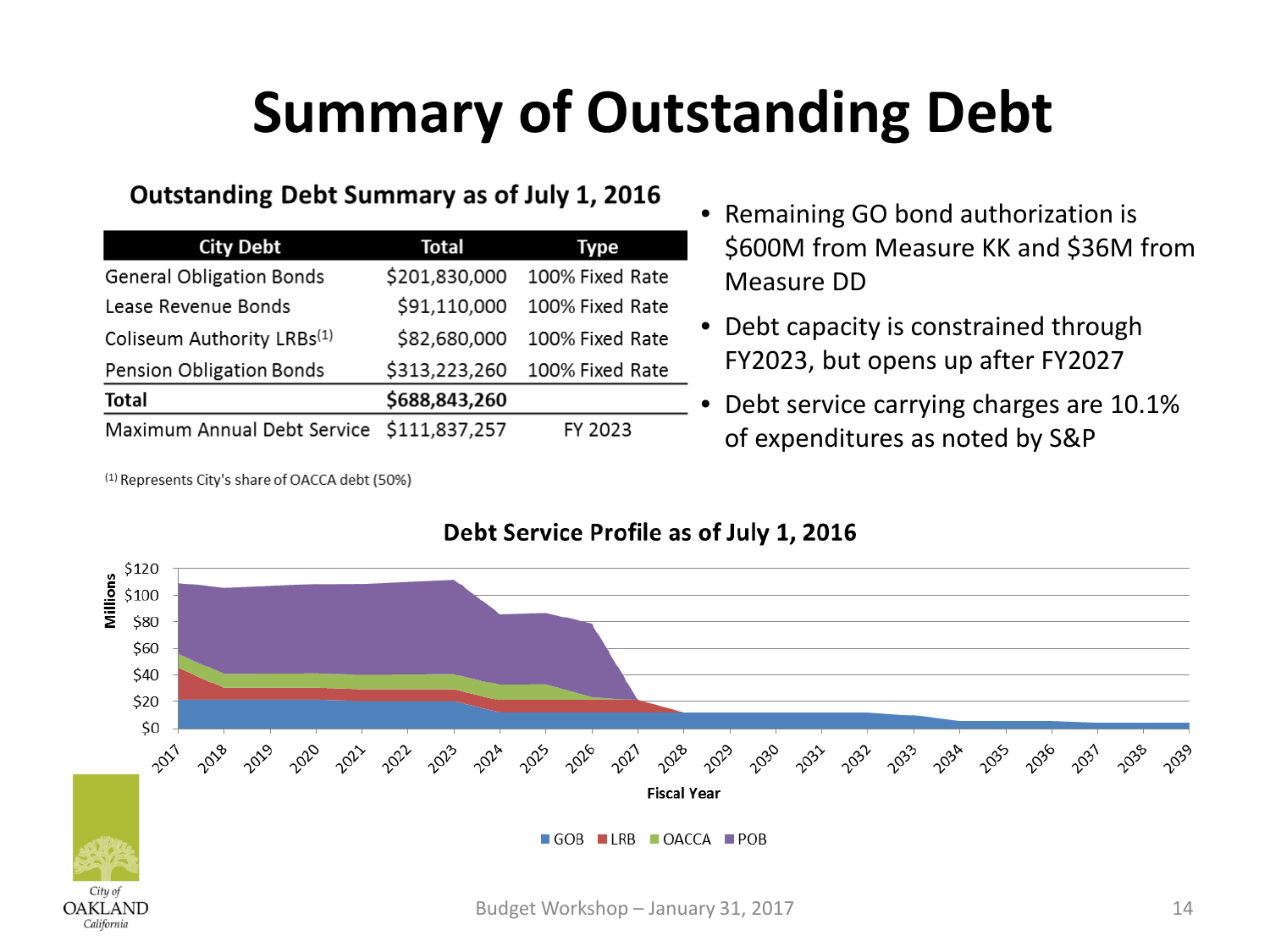### **Escalating Retirement Costs**

• Projected retirement costs for FY 2017-19

| <b>Retirement Costs</b>     | <b>FY 2017-18 Amount</b> | FY 2018-19 Amount   |
|-----------------------------|--------------------------|---------------------|
|                             |                          |                     |
| <b>General Purpose Fund</b> | \$<br>84,893,276         | \$<br>96,880,005    |
| <b>All Funds TOTAL</b>      | 127,744,325              | \$<br>148, 158, 885 |
|                             |                          |                     |
|                             |                          |                     |
| <b>Retirement Rates</b>     | FY 2017-18 Rate          | FY 2018-19 Rate     |
| Civilian                    | 36.35%                   | 43.86%              |
| Sworn                       | 36.67%                   | 39.49%              |

- December 21, 2016, CalPERS Board lowered the discount rates from 7.50% to 7.00% over the next 3 years, which will impact the City's next two-year budget
- Staff is analyzing the impact

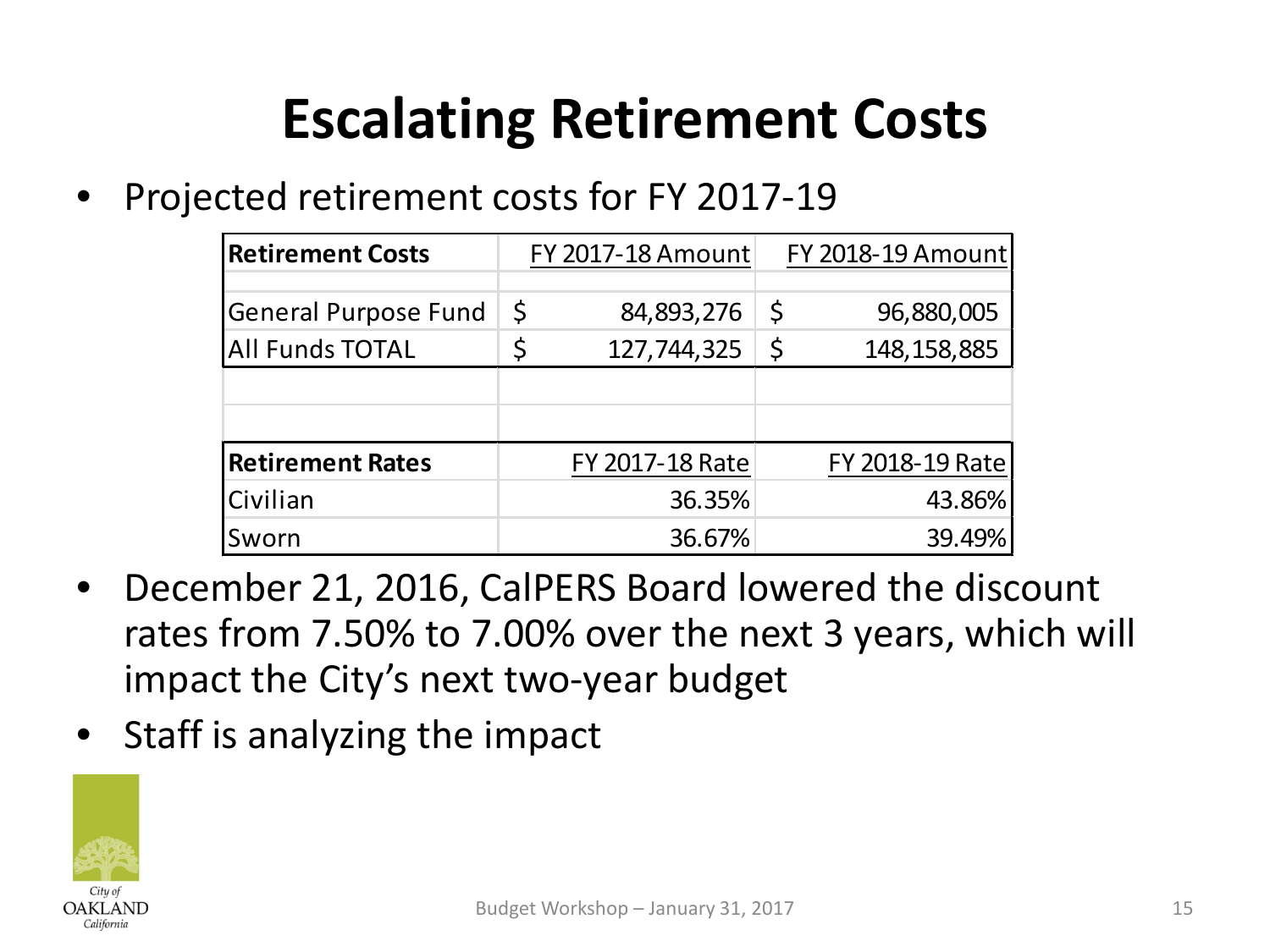### **Long-Term Obligations (All Funds)**

| <b>Unfunded</b><br><b>Amount</b> | <b>Descriptions</b>                                                                                                                                                                                                                                                                                                                 |
|----------------------------------|-------------------------------------------------------------------------------------------------------------------------------------------------------------------------------------------------------------------------------------------------------------------------------------------------------------------------------------|
| \$860.0M                         | Other Post-Employment Benefits (OPEB) has the unfunded actuarial accrued liability (UAAL) of \$860M as of<br>July 1, 2015. The City contributed \$25.4 million for FY 2015-16 for current (pay-as-you-go) obligations.                                                                                                              |
| \$309.4M                         | Police and Fire Retirement System (PFRS), closed retirement system, unfunded balance as of July 1, 2016<br>payments will resume in FY 2017-18, estimated at \$44.9M. 100% Funding required by 2026. A tax override<br>funding stream exists to fund PFRS Obligations (received approximately \$96.8M for FY 2015-16).               |
| \$71.8M                          | Negative Funds – \$34.5 million of the negative funds have a repayment plan, \$23.4 million are reimbursement<br>funds and \$13.9 million are funds with no repayment plan.                                                                                                                                                         |
| \$1,292.9M                       | California Public Employees Retirement System (Cal PERS) unfunded balance as of June 30, 2015. The Safety<br>Plan has a \$575.1M unfunded liability and 67.2% funded ratio; the Miscellaneous (non-sworn) Plan has a<br>\$717.8M unfunded liability and 70.2% funded ratio. The City annual pension cost for FY 2015-16 - \$111.7M. |
|                                  | Ficcol Voor                                                                                                                                                                                                                                                                                                                         |

|                | <b>Fiscal Year</b>        |               |
|----------------|---------------------------|---------------|
| Valuation Date | for Required Contribution | Discount Rate |
| June 30, 2016  | 2018-19                   | 7.375%        |
| June 30, 2017  | 2019-20                   | 7.25%         |
| June 30, 2018  | 2020-21                   | 7.00%         |

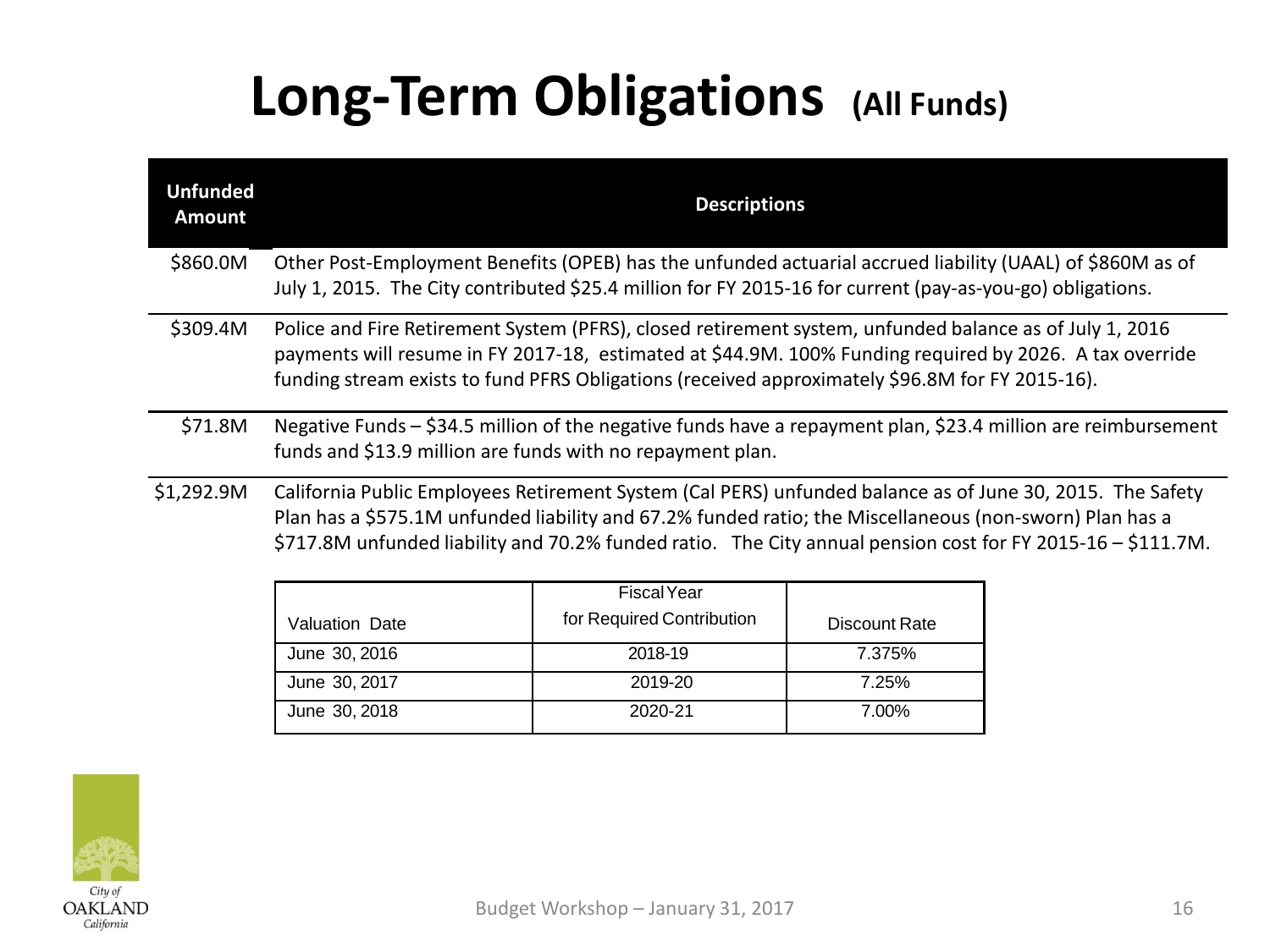### **Capital Improvement Program Infrastructure (I)Bond**

#### **Streets and Sidewalks (\$350 million):**

- Repave streets and eliminate potholes
- Repair sidewalks
- Increase bicycle and pedestrian safety
- Make accessibility upgrades for people with disabilities
- Improve safety by calming traffic

#### **City Facilities (\$150 million):**

- Upgrade and repair libraries (\$15M)
- Improve parks, recreational and senior facilities (\$35M)
- Renovate crumbling fire facilities (\$40M)
- Upgrade police facilities including building a new crime lab to improve the efficiency and success of crime investigation (\$40M)
- Invest in green energy, water, and seismic improvements (\$20M)

#### **Anti-Displacement and Housing (\$100 million):**

- Protect long-term Oakland residents so they can stay in Oakland in safe, high quality and affordable housing
- Acquire and rehabilitate housing for vulnerable communities, including seniors, people with disabilities and veterans

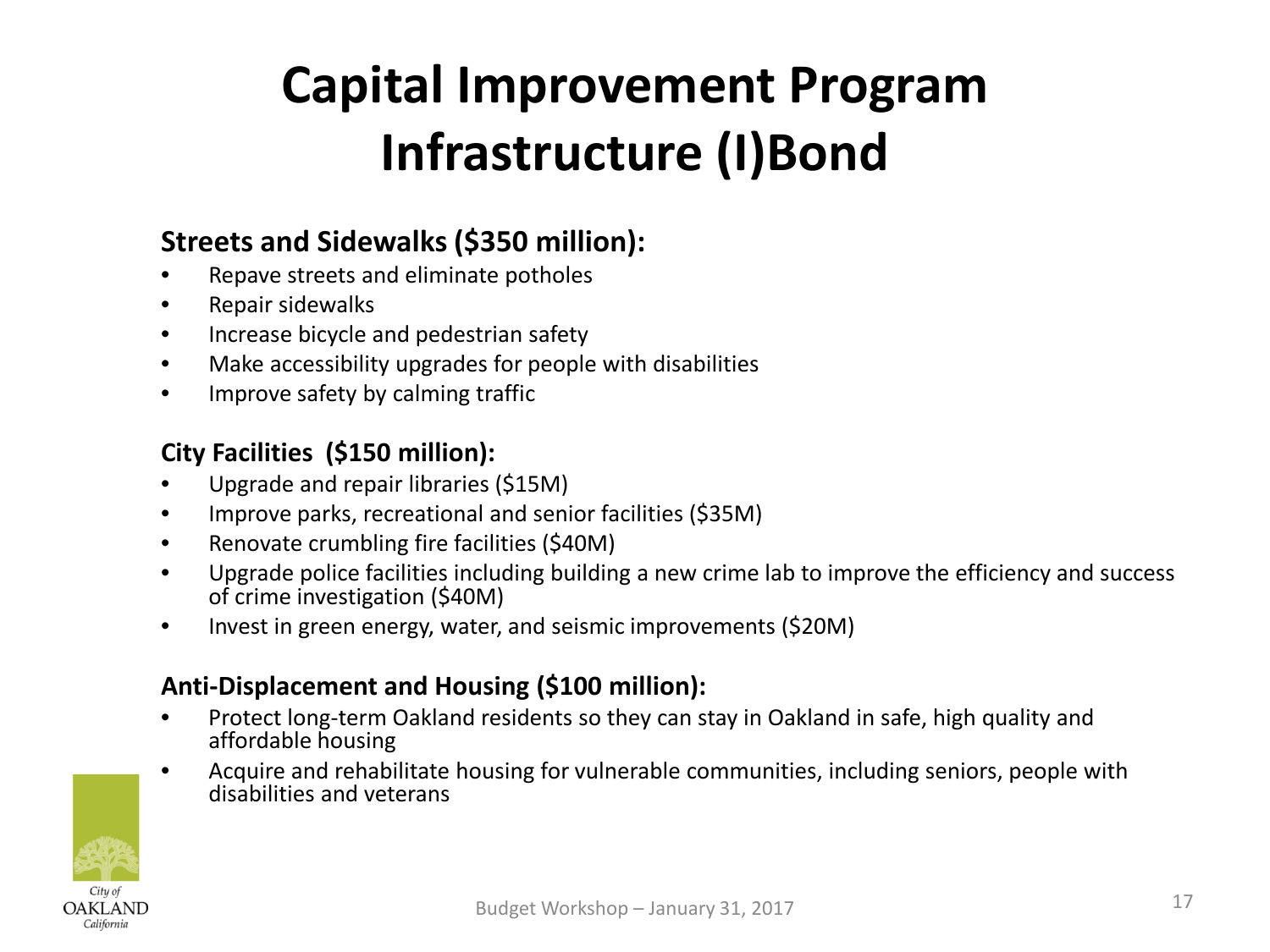### **Capital Improvement Program FY 2017-19 -- \$100M Scenario by Source**

**FY 2015-17**

**OAKLAND** California

#### **FY 2017-19** *\$100M Scenario* **Summary by Source - City \$187,706,599**

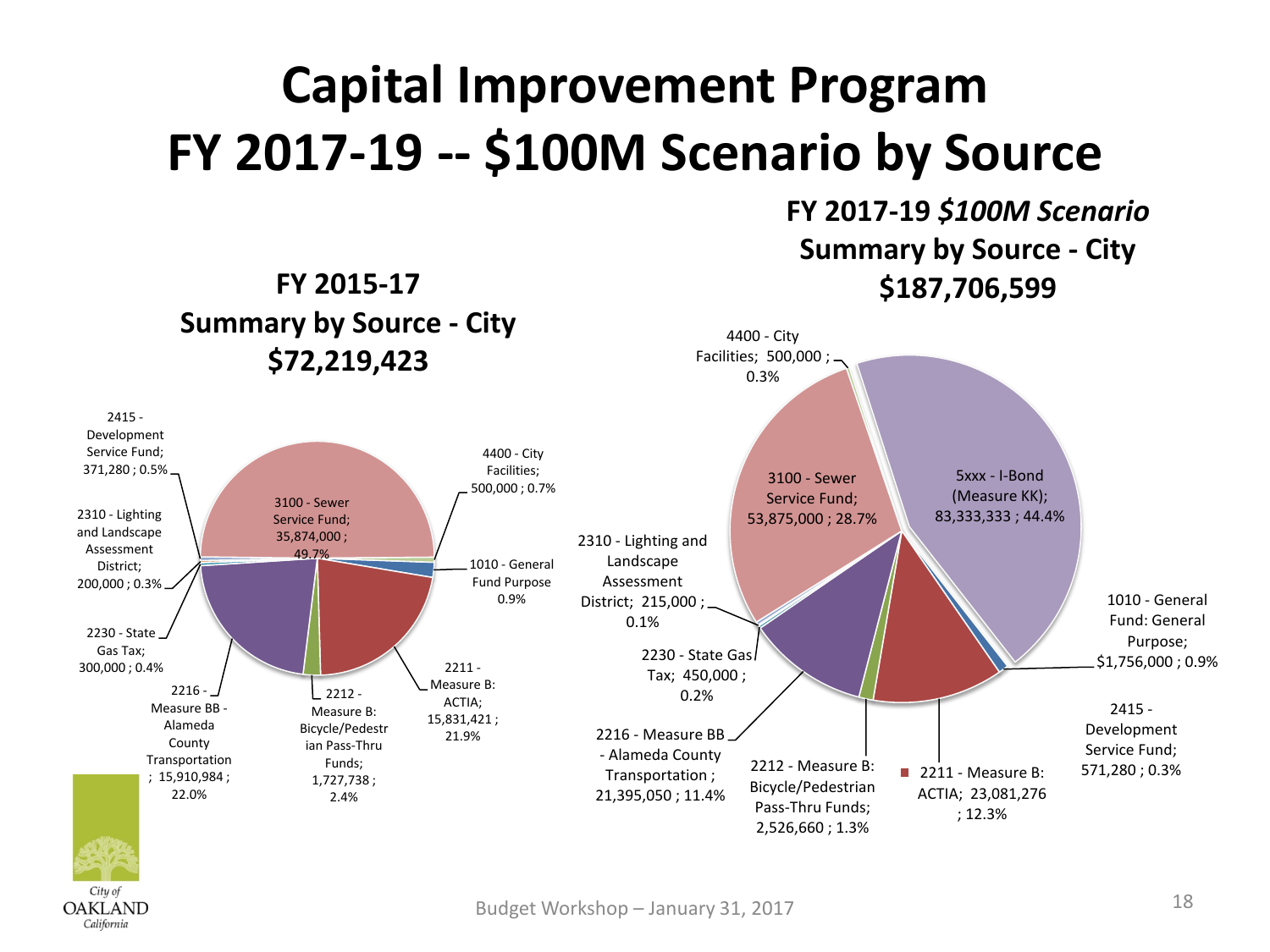### **Capital Improvement Program FY 2017-19 -- \$100M Scenario by Category**



City of **OAKLAND** California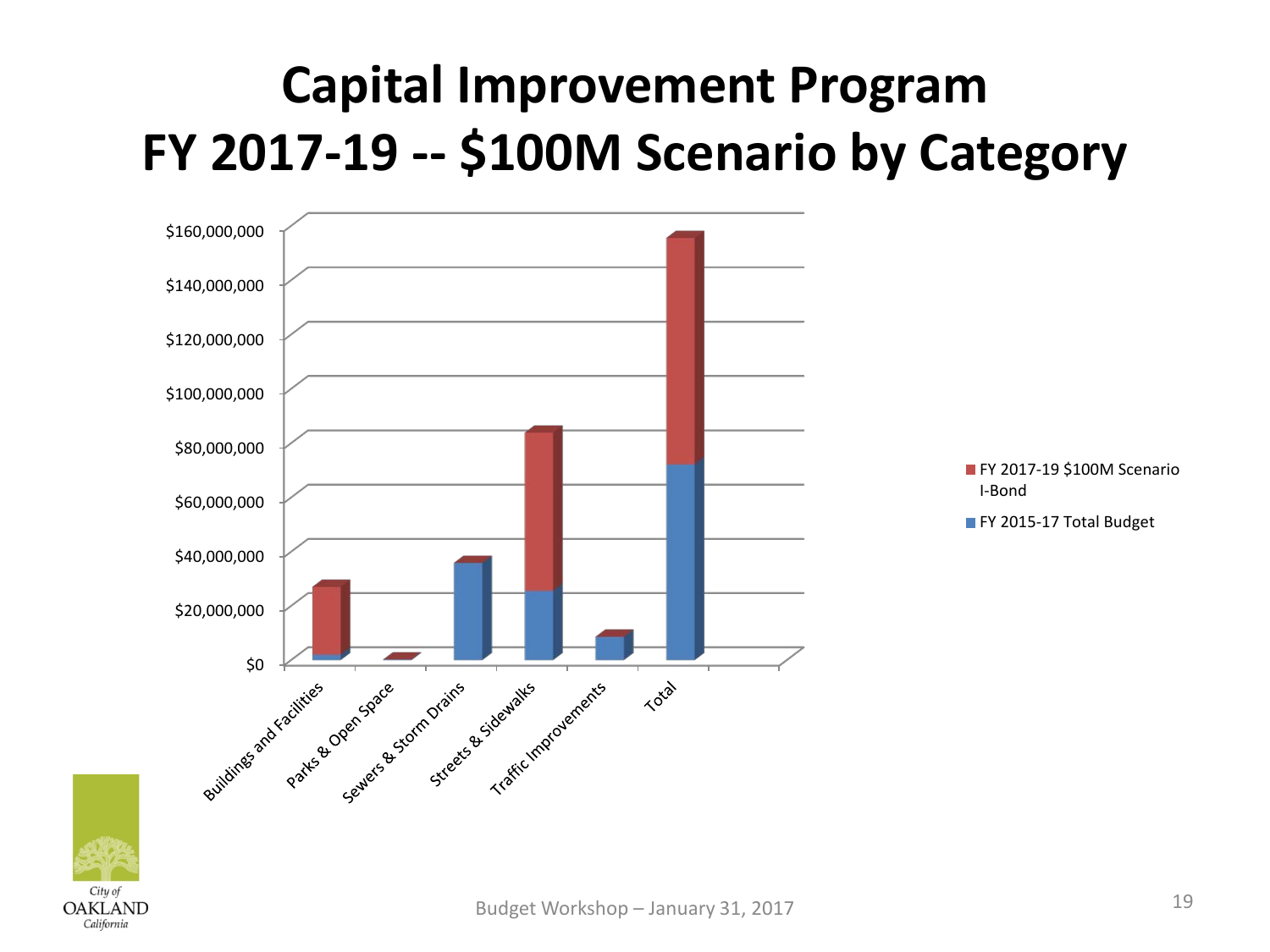# **Capital Improvement Program I-Bond**

In addition to the Capital Improvement Plan development process, the City Council is required to review the specific projects before every bond issuance for:

- How the projects address social and geographic equity, provide greater benefit to under-served populations and in geographic areas of greatest need;
- How the projects address improvements to the City's existing core capital assets;
- How the projects maintain or decrease the City's existing operations and maintenance costs; and
- How the projects address improvements to energy consumption, resiliency and mobility.

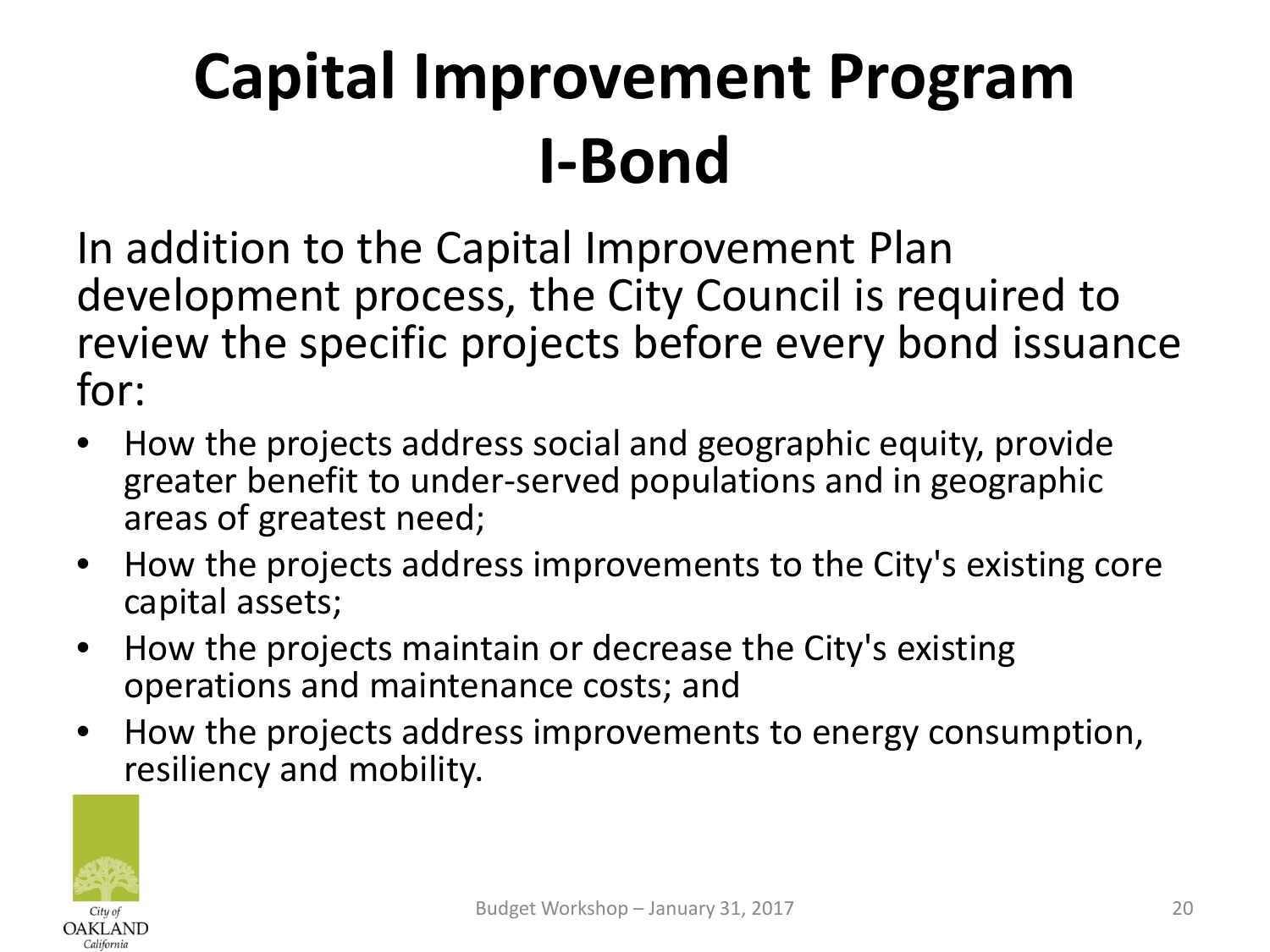# **Capital Improvement Program I-Bond Next Steps**

### **Infrastructure Community Working Group**

- January 19, 2017: Kickoff, included "Beta" mapping methodology starting with the MTC "Communities of Concern"
- February 9<sup>th</sup>/23<sup>rd</sup>, 2017: Next meetings
- March 2017: Present outcome of the Working Group to the City Council
	- Prioritized criteria for each category
	- How the unfunded projects rank
- May 1, 2017: Proposed CIP

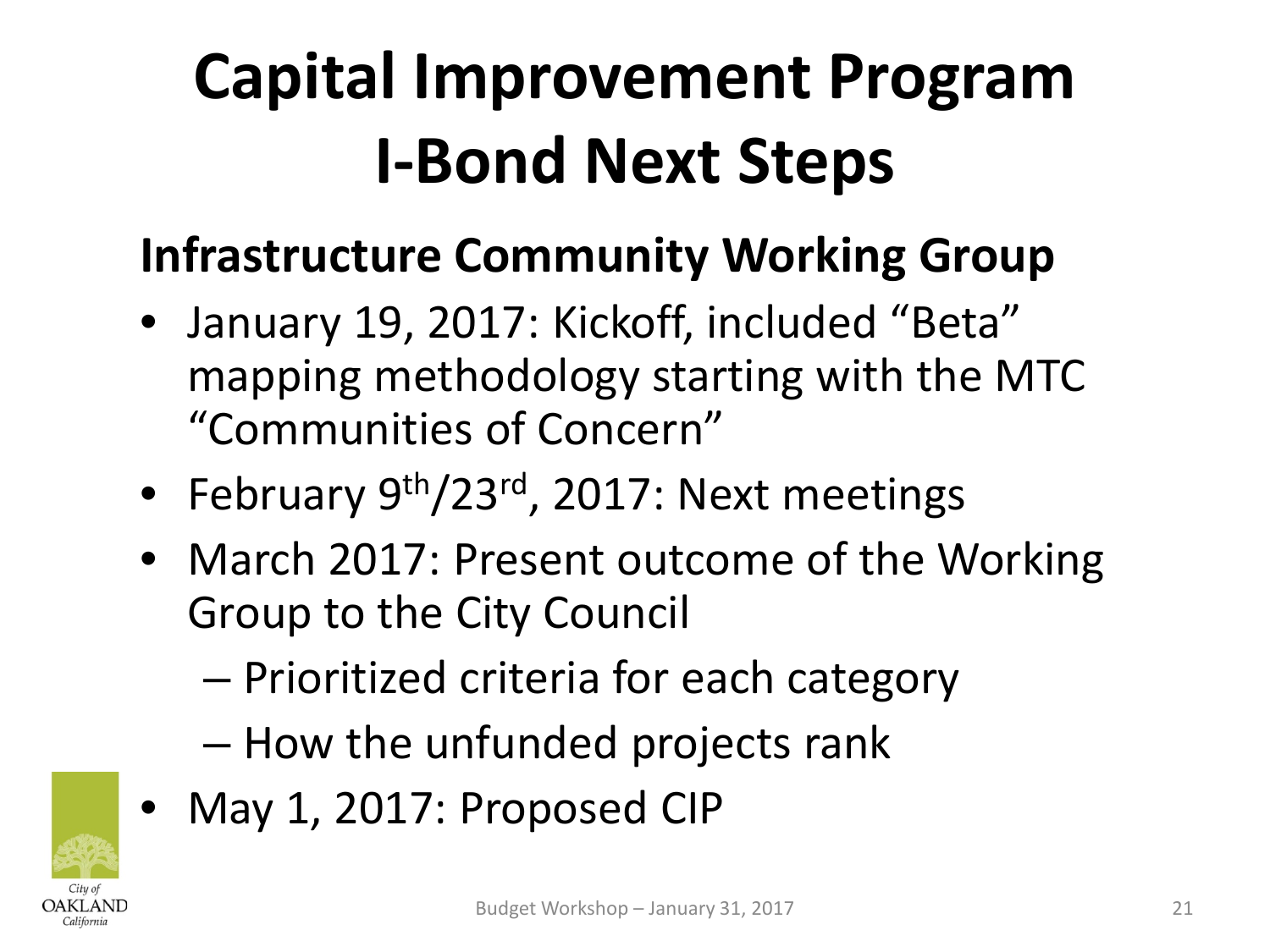## **FY 2017-19 Budget Process & Timeline**

- January 31, 2017 Special Council Meeting on budget, polling & Mayor/Council Priorities
- February 28, 2017 Release of the FY 2016-17 2<sup>nd</sup> Quarter R&E Report and Five-Year Forecast
- By March 15, 2017 Councilmember Expenditure Priorities
- Late April 2017 Release of the Mayor's Proposed Budget and Factsheet
- May 1 to June 10, 2017 Community Budget Forums
- May 9, 2017 Presentation of Proposed Budget
- May 23, 2017 Release of the  $3<sup>rd</sup>$  Quarter R&E Report
- May 30, 2017  $5<sup>th</sup>$  Tuesday, Budget Hearing
- June 1, 2017 Budget Advisory Committee's Report
- June 17, 2017 Council President amendments
- June 2017 Council Deliberations, Budget Amendments, and Budget Adoption by June 30th

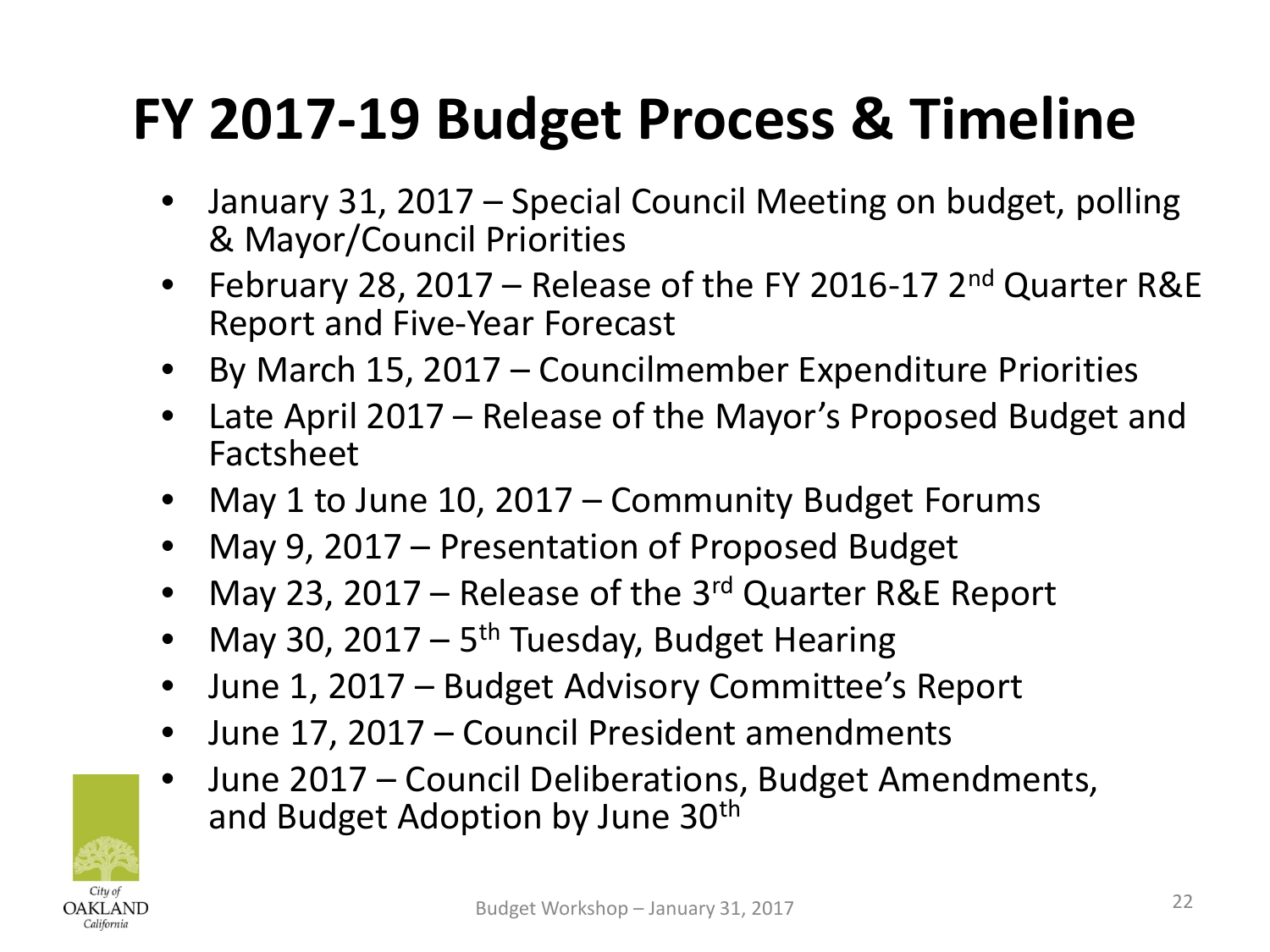# **FY 2015–17 MAYOR AND CITY COUNCIL PRIORITIES**

- **A Safe City:** that invests in Holistic Community Safety strategies.
- **A Vibrant City:** that makes strategic investments in infrastructure, public works and the arts to protect and enhance the quality of life for all neighborhoods.
- **A Just City:** that promotes equitable jobs and housing that protects and nurtures a diverse and inclusive community that cares for its youth, elderly, families, and the vulnerable.
- **A Prosperous City:** that values workers and fosters a diverse economy that creates equitable economic growth, jobs, and housing.
- **Trustworthy Government:** that provides quality municipal services, efficiency, transparency, and accountability, as well as respects municipal employees.